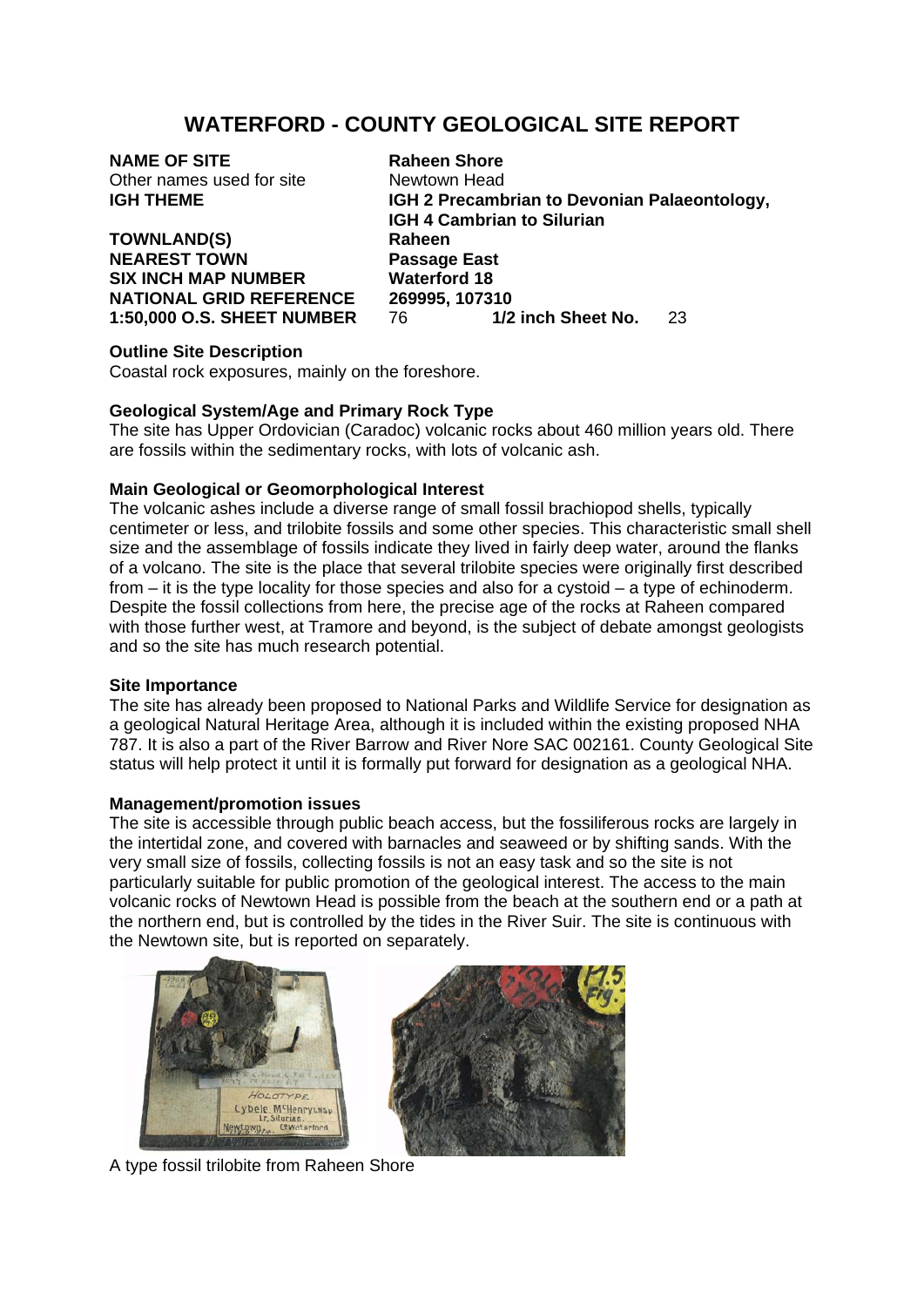



Raheen Shore access path. A view of site from Newtown cliffs to the north.



The fossiliferous rocks are in the foreshore zone over a lateral distance of several hundred metres.